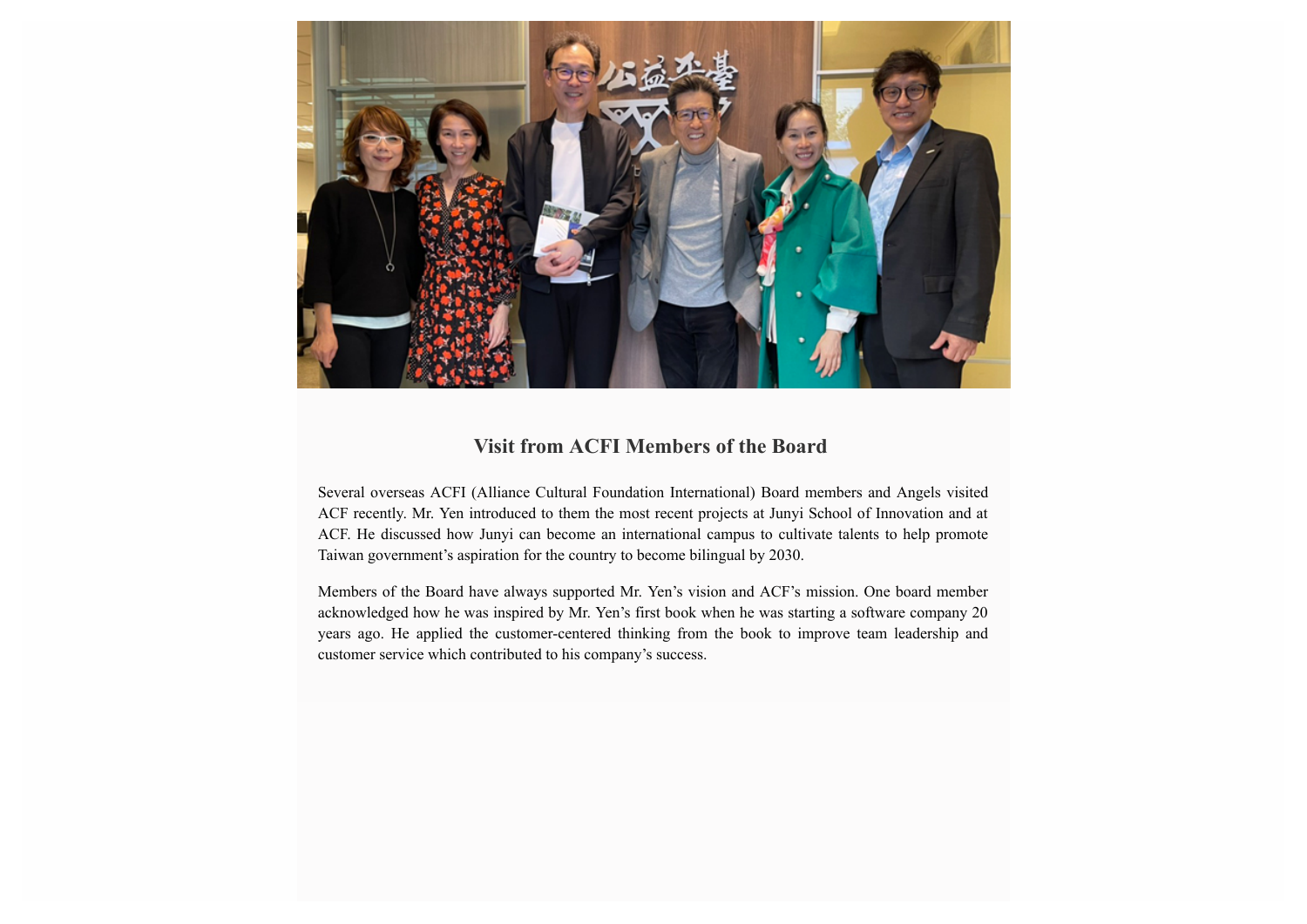

## **The Alliance Cultural Foundation 2021 Work Meeting**

The 2021 ACF Annual Work Meeting was held on February 24th and 25th. Future projects were established based on the team's shared vision, mission, and goals. Each project manager discussed his/her plans and strategies and received valuable feedbacks from colleagues. These discussions not only helped project managers to refine and improve their plans but also allowed each team member to gain a deeper understanding of the different projects. During the discussions, senior colleagues guided the junior ones in optimizing the allocation of manpower and resources, shared their insights and experience, and helped nurture a culture of "accountability". Mr. Yen shared his observation of current social phenomenon and world trends to encourage the team to think critically and from a long-term perspective. The team aspires to become a force of change in helping to achieve sustainable growth in the Hualien and Taitung region.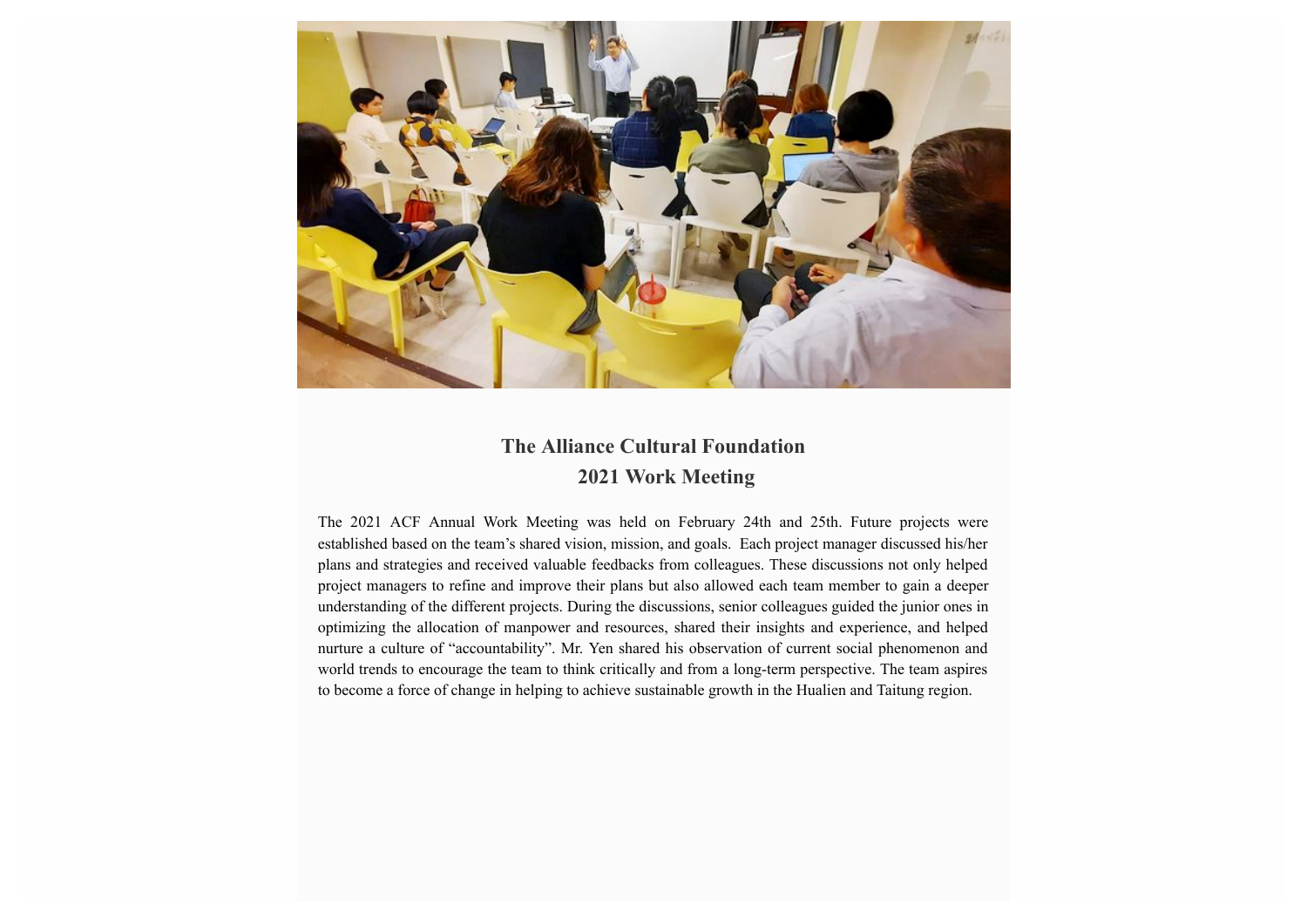

# **2021 Huatung Choir Camp Volunteer Interview**

On February 21st, we successfully concluded the interview for volunteers for the 2021 Huatung Choir Camp. The camp accepted 32 volunteers out of over 100 applicants, many of whom were former campers. The camp provides valuable learning experience for participants but also allows them to give back by returning as volunteers. After the interviews, applicants remarked that they truly enjoyed the warm and welcoming experience. The camp is looking forward welcoming new volunteers with fresh ideas and energy.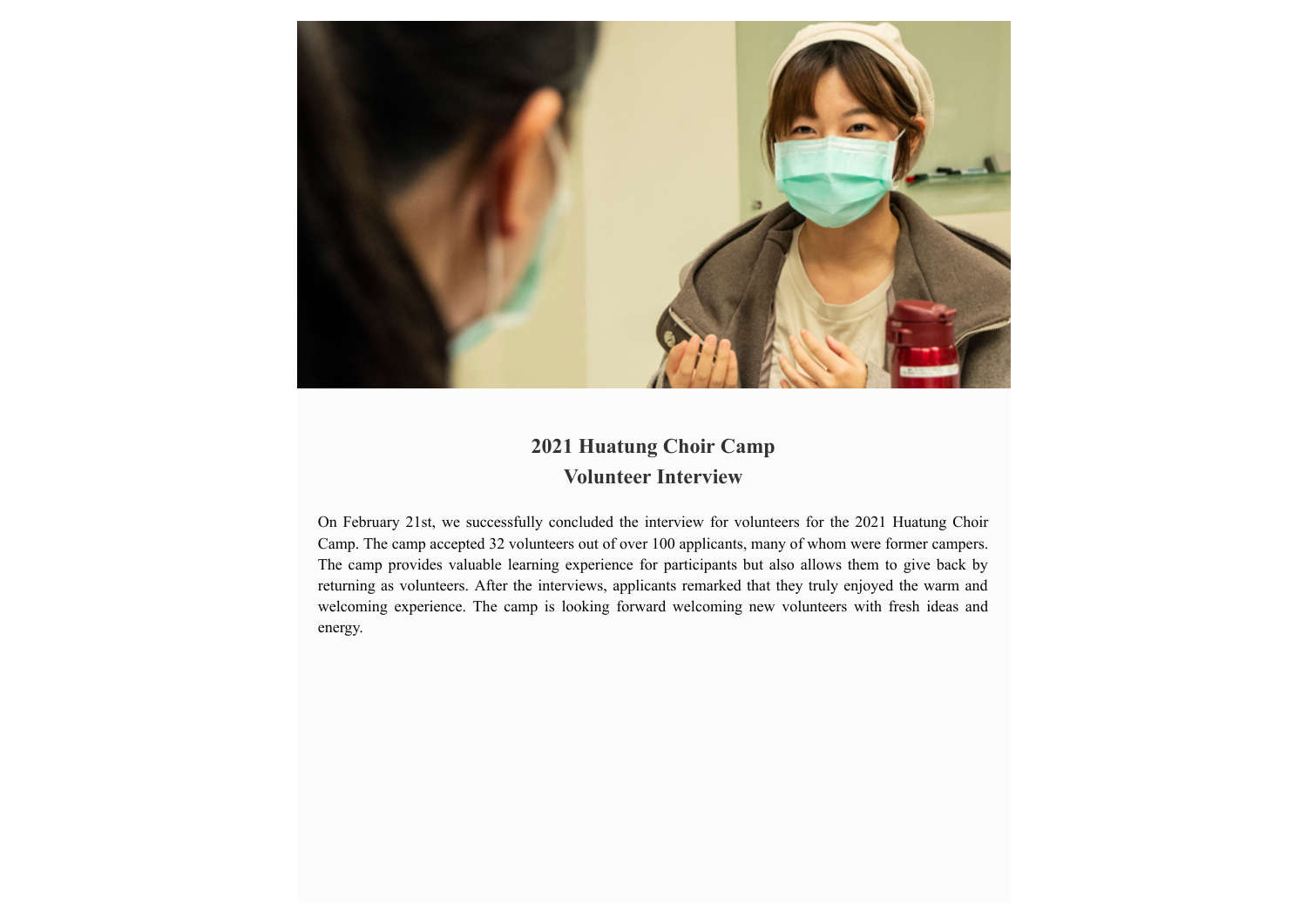

## **Junyi School of Innovation Winter Vacation Internship**

During the three years in Junyi High School of Innovation, students are required to take an internship course during their summer or winter break. This winter break, some students completed their internships at Coconut Beach, a B&B in Taitung, while others interned at the ACF Taipei office. Both internship experiences provided students with many valuable lessons. Students who interned at Coconut Beach not only learned about basic housekeeping but also the meaning behind "customer first". Students interning at the ACF office learned how to navigate a workplace environment and acquired basic working skills. They also had the opportunity to meet Mr. Yen who continues to inspire young people with his perspective on current social trends like the impact of artificial intelligence on human relations and the diverse opportunities and challenges of global citizenship. We hope these internship experiences will give students more confidence to navigate their future endeavors.